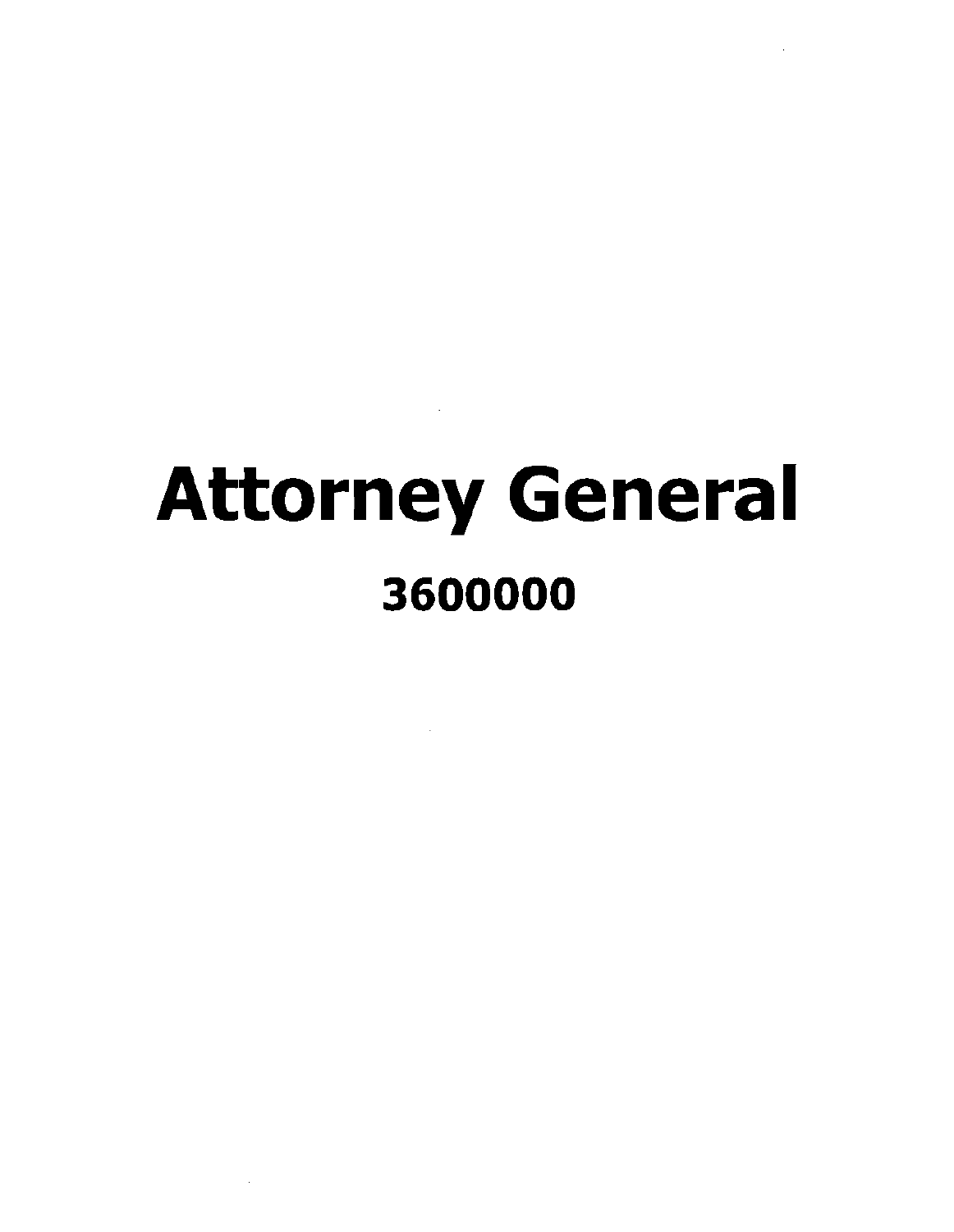# New York State Consultant Services Contractor's Annual Employment Report

Report Period: April 1, 2017 to March 31, 2018

| Contracting State Agency Name: Office of the Attorney General                                     |                               |                                  |                                                    |  |  |  |
|---------------------------------------------------------------------------------------------------|-------------------------------|----------------------------------|----------------------------------------------------|--|--|--|
| Agency Business Unit: ( LAWO  <br>Contract Number: C-103378                                       |                               |                                  |                                                    |  |  |  |
| Contract Term: 01/01/2015 to 12/31/2019                                                           |                               |                                  | Agency Department ID: 360000                       |  |  |  |
| Contractor Name: NTT DATA Inc.                                                                    |                               |                                  |                                                    |  |  |  |
| Contractor Address:                                                                               | 18 Corporate Woods Blvd.      |                                  |                                                    |  |  |  |
| Albany, NY 12211<br>Description of Services Being Provided: Personal Services (Technology Bureau) |                               |                                  |                                                    |  |  |  |
|                                                                                                   |                               |                                  |                                                    |  |  |  |
| Scope of Contract (Choose one that best fits):                                                    |                               |                                  |                                                    |  |  |  |
| Evaluation<br>Analysis                                                                            | Research                      | Training                         |                                                    |  |  |  |
| Data Processing                                                                                   | Computer Programming          | $\boxtimes$ Other IT consulting  |                                                    |  |  |  |
| <b>Architect Services</b><br>Engineering                                                          | $\Box$ Surveying              |                                  | <b>Environmental Services</b>                      |  |  |  |
| <b>Health Services</b>                                                                            | <b>Mental Health Services</b> |                                  |                                                    |  |  |  |
| Accounting<br>Auditing                                                                            | Paralegal                     | Legal                            | <b>Other Consulting</b>                            |  |  |  |
|                                                                                                   |                               |                                  |                                                    |  |  |  |
| <b>Employment Category</b>                                                                        | Number of<br><b>Employees</b> | Number of<br><b>Hours Worked</b> | <b>Amount Payable</b><br><b>Under the Contract</b> |  |  |  |
| Information<br>Technology<br>Project<br>Managers                                                  | 6                             | 4768.5                           | \$475,457.50                                       |  |  |  |
| <b>Computer Systems Analysts</b>                                                                  | 1                             | 2008.0                           | \$162,647.50                                       |  |  |  |
|                                                                                                   |                               |                                  |                                                    |  |  |  |
|                                                                                                   |                               |                                  |                                                    |  |  |  |
|                                                                                                   |                               |                                  |                                                    |  |  |  |
|                                                                                                   |                               |                                  |                                                    |  |  |  |
|                                                                                                   |                               |                                  |                                                    |  |  |  |
|                                                                                                   |                               |                                  |                                                    |  |  |  |
|                                                                                                   |                               |                                  |                                                    |  |  |  |
|                                                                                                   |                               |                                  |                                                    |  |  |  |
| Total this page                                                                                   | 7                             | 6776.5                           | \$638,105.00                                       |  |  |  |
| <b>Grand Total</b>                                                                                | 7                             | 6776.5                           | \$638,105.00                                       |  |  |  |

Name of person who prepared this report: Carol Fitzgerald

Title: Delivery Director

Phone #: (518) 815-2057

Preparer's Signature: Coullthpenale Date Prepared: 05/15/2018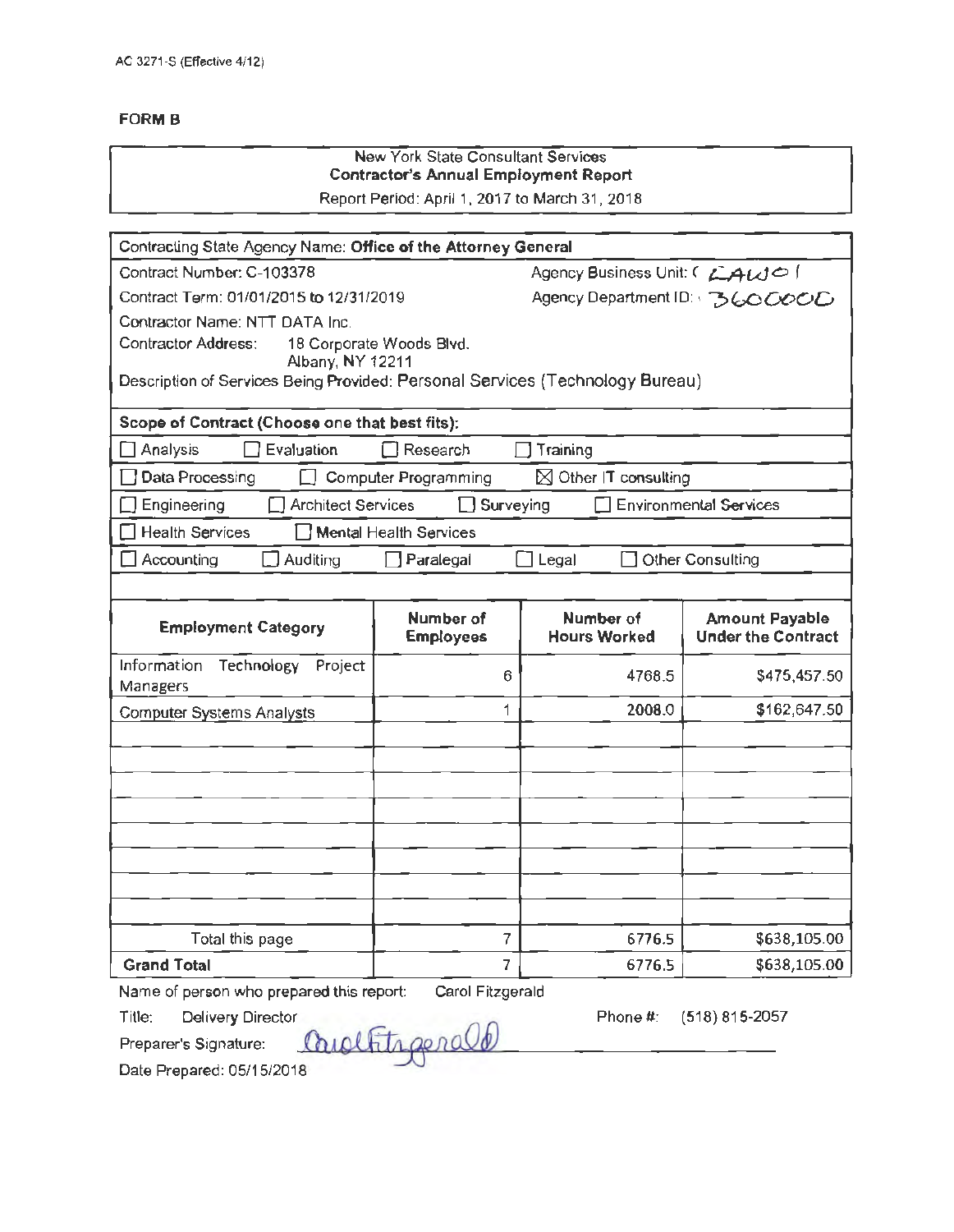| New York State Consultant Services           |  |
|----------------------------------------------|--|
| <b>Contractor's Annual Employment Report</b> |  |

Report Period: April 1, 2017 to March 31 , 2018

| Contracting State Agency Name: To the Office of the Attorney General        |                               |                                  |                                                    |  |  |
|-----------------------------------------------------------------------------|-------------------------------|----------------------------------|----------------------------------------------------|--|--|
| Contract Number: C-103379<br>Agency Business Unit: LAW01                    |                               |                                  |                                                    |  |  |
| Contract Term: 01/01/2015 to<br>12/31/2019<br>Agency Department ID: 3600000 |                               |                                  |                                                    |  |  |
| Contractor Name: PSI INTERNATIONAL, Inc.                                    |                               |                                  |                                                    |  |  |
| Contractor Address: 11200 Waples Mill Rd, Site 200 Fairfax VA 22030         |                               |                                  |                                                    |  |  |
| Description of Services Being Provided: IT Consitants                       |                               |                                  |                                                    |  |  |
|                                                                             |                               |                                  |                                                    |  |  |
|                                                                             |                               |                                  |                                                    |  |  |
| Scope of Contract (Choose one that best fits):                              |                               |                                  |                                                    |  |  |
| $\Box$ Evaluation<br>$\square$ Analysis                                     | $\Box$ Research               | Training                         |                                                    |  |  |
| <b>Data Processing</b><br>Computer Programming                              |                               | ⊠ Other IT consulting            |                                                    |  |  |
| $\Box$ Engineering<br><b>Architect Services</b>                             | Surveying                     | Environmental Services           |                                                    |  |  |
| □ Health Services<br>Mental Health Services                                 |                               |                                  |                                                    |  |  |
| Accounting<br>$\Box$ Auditing                                               | $\Box$ Legal<br>Paralegal     | Other Consulting                 |                                                    |  |  |
| <b>Employment Category</b>                                                  | Number of<br><b>Employees</b> | Number of<br><b>Hours Worked</b> | <b>Amount Payable</b><br><b>Under the Contract</b> |  |  |
| Programmer II                                                               | 3.00                          | 5,645.00                         | \$465,712.50                                       |  |  |
| Programmer III                                                              | 1.00                          | 1,964 50                         | \$201,361.25                                       |  |  |
| Specialist II                                                               | 4.00                          | 6,896.00                         |                                                    |  |  |
|                                                                             |                               |                                  | \$655,230.00                                       |  |  |
|                                                                             | 0.00                          | 0.00                             | \$0.00                                             |  |  |
|                                                                             | 0.00                          | 0.00                             | \$0.00                                             |  |  |
|                                                                             | 0.00                          | 0.00                             | \$0.00                                             |  |  |
|                                                                             | 0.00                          | 0.00                             | \$0.00                                             |  |  |
|                                                                             | 0.00                          | 0.00                             | \$0.00                                             |  |  |
|                                                                             | 0.00                          | 0.00                             | \$0.00                                             |  |  |
|                                                                             | 0.00                          | 0.00                             | \$0.00                                             |  |  |
|                                                                             | 0.00                          | 0.00                             | \$0.00                                             |  |  |
|                                                                             | 0.00                          | 0.00                             | \$0.00                                             |  |  |
|                                                                             | 0.00                          | 0.00                             | \$0.00                                             |  |  |
| <b>Total this Page</b>                                                      | 8.00                          | 14,505.50                        | \$1,322,303.75                                     |  |  |

Name of person who prepared this report: Quy Nguyen

Title: Controller

Preparer's Signature: *Quinny* Date Prepared: 05115/20 18

Phone #: 703-62 1-5855

(Use additional pages. if necessary)

Page 01 of 01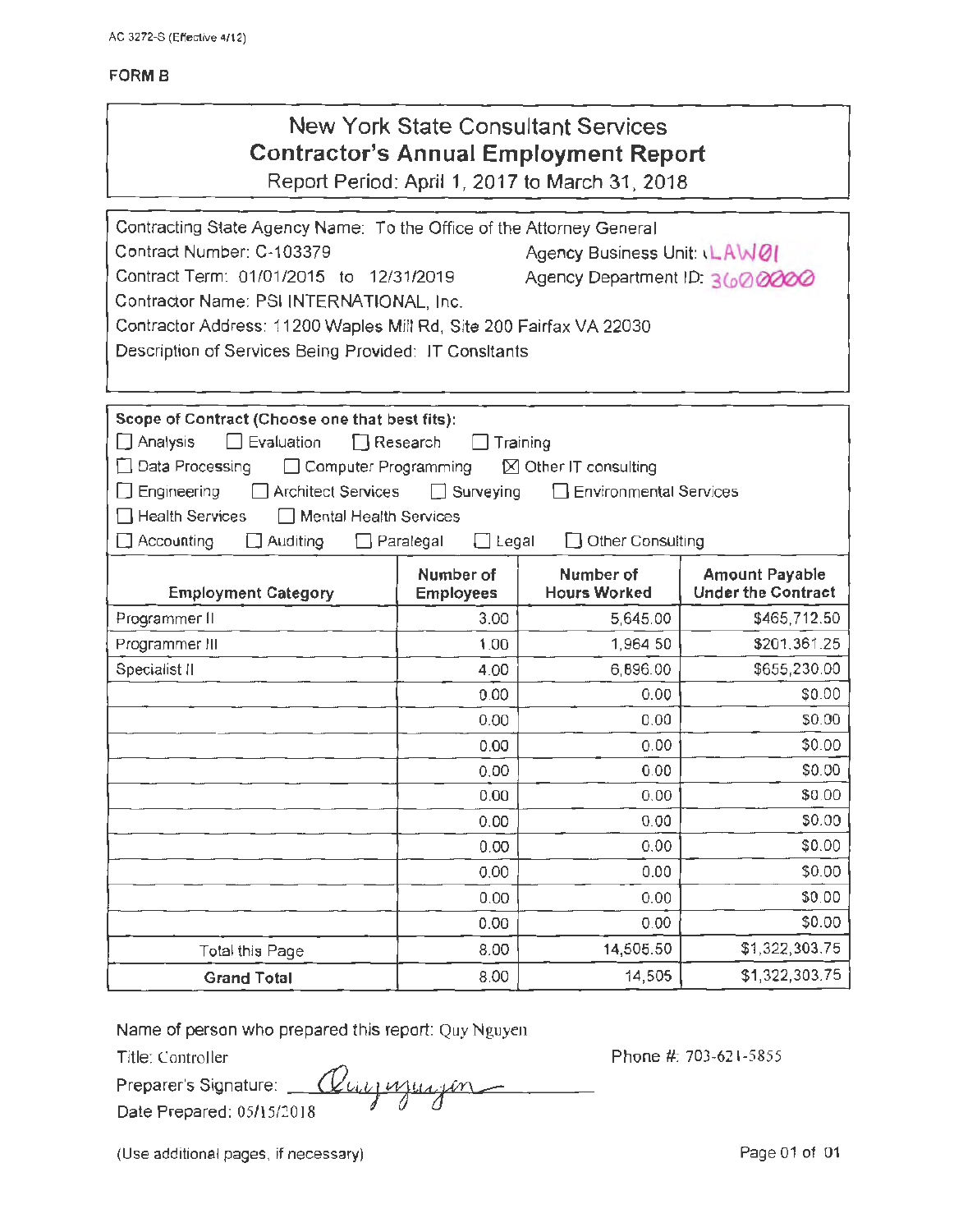| New York State Consultant Services             |  |  |  |
|------------------------------------------------|--|--|--|
| <b>Contractor's Annual Employment Report</b>   |  |  |  |
| Report Period: April 1, 2017 to March 31, 2018 |  |  |  |
|                                                |  |  |  |

| Contracting State Agency Name:                                                  | NY Office of Attorney General |                                  |                                             |
|---------------------------------------------------------------------------------|-------------------------------|----------------------------------|---------------------------------------------|
| Contract Number: C-104100                                                       |                               | Agency Business Unit: 44201      |                                             |
| Contract Term: 10/01/2016 to 12/31/2018                                         |                               |                                  | Agency Department ID: 3600000               |
| Contractor Name: McLane Environmental, LLC                                      |                               |                                  |                                             |
| Contractor Address: 707 Alexander Road, Suite 206, Princeton, NJ 08540          |                               |                                  |                                             |
| Description of Services Being Provided: Hydrogeologist/Groundwater Modeler      |                               |                                  |                                             |
|                                                                                 |                               |                                  |                                             |
|                                                                                 |                               |                                  |                                             |
| Scope of Contract (Choose one that best fits):<br>$\Box$ Evaluation<br>Analysis | □ Research                    | Training                         |                                             |
| Data Processing<br>Computer Programming                                         |                               | Other IT consulting              |                                             |
| <b>Architect Services</b><br>Engineering                                        | Surveying                     | <b>Environmental Services</b>    |                                             |
| <b>Health Services</b><br>Mental Health Services                                |                               |                                  |                                             |
| Accounting<br>$\Box$ Auditing                                                   | $\Box$ Legal<br>Paralegal     | ⊠ Other Consulting               |                                             |
|                                                                                 |                               |                                  |                                             |
| <b>Employment Category</b>                                                      | Number of<br><b>Employees</b> | Number of<br><b>Hours Worked</b> | Amount Payable<br><b>Under the Contract</b> |
| 11-1021.00                                                                      | 1.00                          | 152.40                           | \$33,223.20                                 |
| 11-9041.00                                                                      | 1.00                          | 269.00                           | \$43,847.00                                 |
| 15-1199.04                                                                      | 1.00                          | 113.00                           | \$10,848.00                                 |
| 19-2041.00                                                                      | 1.00                          | 507.00                           | \$48,672.00                                 |
|                                                                                 | 0.00                          | 0.00                             | \$0.00                                      |
|                                                                                 | 0.00                          | 0.00                             | \$0.00                                      |
|                                                                                 | 0.00                          | 0.00                             | \$0.00                                      |
|                                                                                 | 0.00                          | 0.00                             | \$0.00                                      |
|                                                                                 | 0.00                          | 0.00                             | \$0.00                                      |
|                                                                                 | 0.00                          | 0.00                             | \$0.00                                      |
|                                                                                 | 0.00                          | 0.00                             | \$0.00                                      |
|                                                                                 | 0.00                          | 0.00                             | \$0.00                                      |
|                                                                                 | 0,00                          | 0.00.                            | \$0.00                                      |
| <b>Total this Page</b>                                                          | 4.00                          | 1,041.40                         | \$136,590.20                                |
| <b>Grand Total</b>                                                              | 4.00                          | 1,041                            | \$136,590.20                                |

Name of person who prepared this report: Marilyn McLane

Title: Business Manager

Preparer's Signature: *Marilyn Mechant* Date Prepared: 05/15/2018

Phone #: 609-919-2700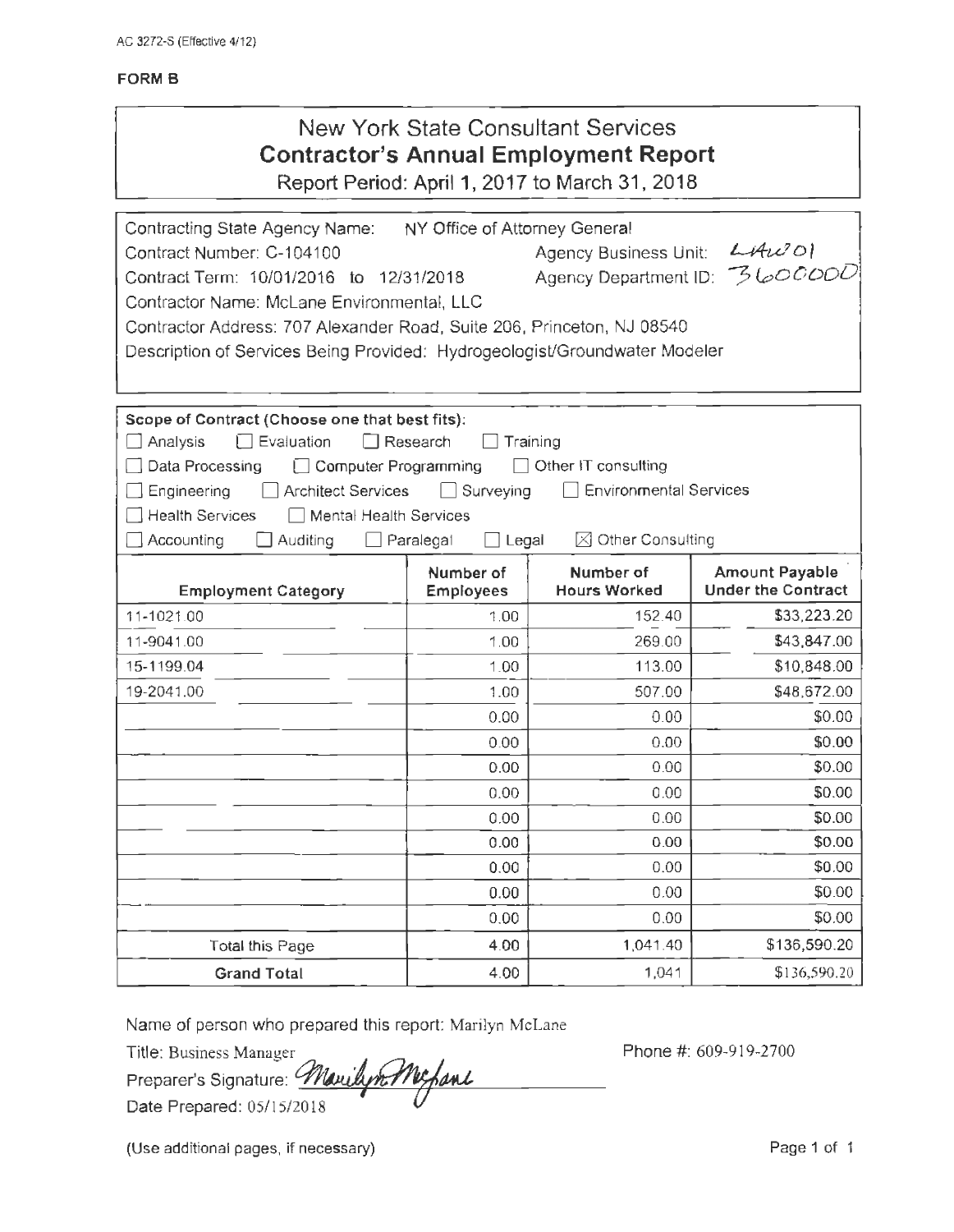AC 3272-S (Effective 4/12)

# **FORM B**

| <b>New York State Consultant Services</b><br><b>Contractor's Annual Employment Report</b><br>Report Period: April 1, 2017 to March 31, 2018                                                                                                                                                                                                                                                                                                                                  |                        |                      |                              |  |  |  |  |  |
|------------------------------------------------------------------------------------------------------------------------------------------------------------------------------------------------------------------------------------------------------------------------------------------------------------------------------------------------------------------------------------------------------------------------------------------------------------------------------|------------------------|----------------------|------------------------------|--|--|--|--|--|
| Contracting State Agency Name: New York State Office of the Attorney General<br>Contract Number: C104185<br><b>Agency Business Unit:</b><br>Contract Term: 02/21/2017 to 12/31/2018<br>Agency Department ID: 3600000<br>Contractor Name: RVM Enterprises, Inc.<br>Contractor Address: 525 Washington Blvd, 25th Floor, Jersey City, NJ 07310<br>Description of Services Being Provided: Temporary contract attorneys to assist the OAG in the<br>following ExxonMobil matter |                        |                      |                              |  |  |  |  |  |
| Scope of Contract (Choose one that best fits):<br>$\Box$ Analysis<br>□ Evaluation<br>Research<br>Training<br>Data Processing<br>$\Box$ Computer Programming<br>$\Box$ Other IT consulting<br>Architect Services □ Surveying<br>Engineering<br><b>Environmental Services</b><br><b>Health Services</b><br>ヿMental Health Services<br>$\boxtimes$ Legal<br>Accounting<br>Auditing<br>Paralegal<br><b>Other Consulting</b>                                                      |                        |                      |                              |  |  |  |  |  |
| Number of<br>Number of<br><b>Amount Payable</b><br><b>Hours Worked</b><br><b>Under the Contract</b><br><b>Employment Category</b><br><b>Employees</b>                                                                                                                                                                                                                                                                                                                        |                        |                      |                              |  |  |  |  |  |
| 14.00<br>7,388.93<br>\$302,946.13<br>Lawyers                                                                                                                                                                                                                                                                                                                                                                                                                                 |                        |                      |                              |  |  |  |  |  |
|                                                                                                                                                                                                                                                                                                                                                                                                                                                                              | 0.00<br>0.00<br>\$0.00 |                      |                              |  |  |  |  |  |
|                                                                                                                                                                                                                                                                                                                                                                                                                                                                              | 0.00                   | 0.00                 | \$0.00                       |  |  |  |  |  |
|                                                                                                                                                                                                                                                                                                                                                                                                                                                                              | 0.00                   | 0.00                 | \$0.00                       |  |  |  |  |  |
|                                                                                                                                                                                                                                                                                                                                                                                                                                                                              | 0.00                   | 0.00                 | \$0.00                       |  |  |  |  |  |
|                                                                                                                                                                                                                                                                                                                                                                                                                                                                              | 0.00                   | 0.00                 | \$0.00                       |  |  |  |  |  |
|                                                                                                                                                                                                                                                                                                                                                                                                                                                                              | 0.00                   | 0.00                 | \$0.00                       |  |  |  |  |  |
|                                                                                                                                                                                                                                                                                                                                                                                                                                                                              | 0.00                   | 0.00                 | \$0.00                       |  |  |  |  |  |
|                                                                                                                                                                                                                                                                                                                                                                                                                                                                              | 0.00<br>0.00<br>\$0.00 |                      |                              |  |  |  |  |  |
|                                                                                                                                                                                                                                                                                                                                                                                                                                                                              | 0.00                   | 0.00                 | \$0.00                       |  |  |  |  |  |
|                                                                                                                                                                                                                                                                                                                                                                                                                                                                              | 0.00                   | 0.00                 | \$0.00                       |  |  |  |  |  |
|                                                                                                                                                                                                                                                                                                                                                                                                                                                                              | 0.00<br>0.00<br>\$0.00 |                      |                              |  |  |  |  |  |
| 0.00<br>0.00<br>\$0.00                                                                                                                                                                                                                                                                                                                                                                                                                                                       |                        |                      |                              |  |  |  |  |  |
|                                                                                                                                                                                                                                                                                                                                                                                                                                                                              |                        |                      |                              |  |  |  |  |  |
| <b>Total this Page</b>                                                                                                                                                                                                                                                                                                                                                                                                                                                       | 14.00<br>14.00         | 7,388.93<br>7,388.93 | \$302,946.13<br>\$302,946.13 |  |  |  |  |  |

Name of person who prepared this report: Verone Dookhoo

emone.

Title: Executive Assistant

BUTLE PUTLE DUNITION<br>
CARGAGIAN SURGED V VERTIC DOCTIVITY CHARGAGIAN<br>
CARGAGIAN CONTROL CONTINUES INCONDUCTION<br>
CARGAGIAN SURGER USES (SO CONTROL CHARGAGIAN CHARGAGIAN CHARGAGIAN CHARGAGIAN CHARGAGIAN CHARGAGIAN CHARGAGIAN

Preparer's Signature:

Date Prepared: 05/14/2018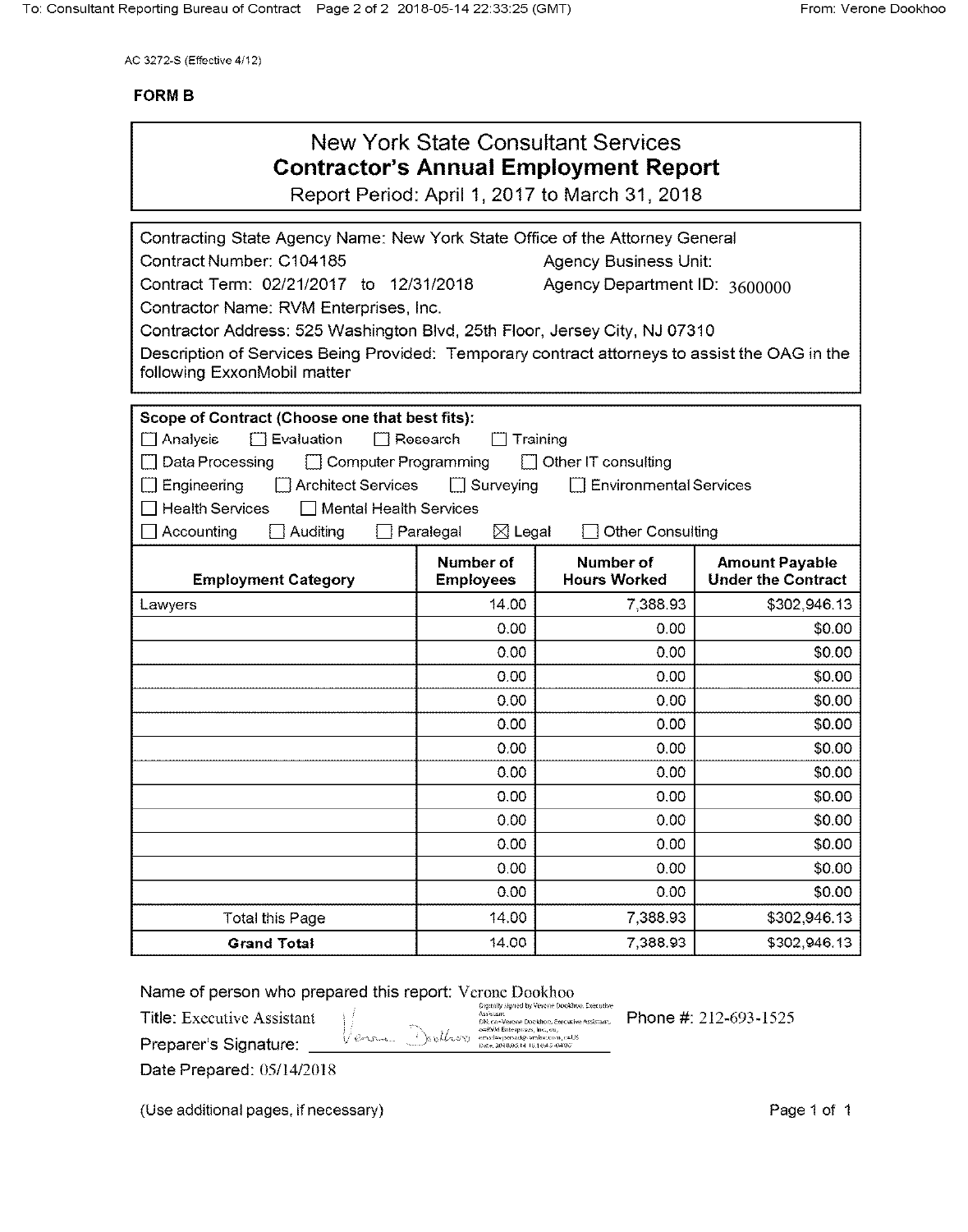| <b>New York State Consultant Services</b><br><b>Contractor's Annual Employment Report</b><br>Report Period: April 1, 2017 to March 31, 2018                                                                                                                                                                                                                                                                                      |                               |                                  |                                                    |  |  |  |  |
|----------------------------------------------------------------------------------------------------------------------------------------------------------------------------------------------------------------------------------------------------------------------------------------------------------------------------------------------------------------------------------------------------------------------------------|-------------------------------|----------------------------------|----------------------------------------------------|--|--|--|--|
| Contracting State Agency Name:<br>NY Office of Attorney General<br>Contract Number: C-104372<br>Agency Business Unit: L-AUO  <br>Agency Department ID: 3 (20000)<br>Contract Term: 05/15/2017 to 07/31/2018<br>Contractor Name: McLane Environmental, LLC<br>Contractor Address: 707 Alexander Road, Suite 206, Princeton, NJ 08540<br>Description of Services Being Provided: Hydrogeologist/Groundwater Modeler                |                               |                                  |                                                    |  |  |  |  |
| Scope of Contract (Choose one that best fits):<br>Evaluation<br>Analysis<br>Research<br>Training<br>Data Processing<br>Computer Programming<br>$\Box$ Other IT consulting<br>Engineering<br>Architect Services<br>$\Box$ Surveying<br><b>Environmental Services</b><br><b>Health Services</b><br>    Mental Health Services<br>$\Box$ Accounting<br>$\boxtimes$ Other Consulting<br>Auditing<br>$\Box$ Paralegal<br>$\Box$ Legal |                               |                                  |                                                    |  |  |  |  |
| <b>Employment Category</b>                                                                                                                                                                                                                                                                                                                                                                                                       | Number of<br><b>Employees</b> | Number of<br><b>Hours Worked</b> | <b>Amount Payable</b><br><b>Under the Contract</b> |  |  |  |  |
| 11-1021.00                                                                                                                                                                                                                                                                                                                                                                                                                       | 1.00                          | 42.00                            | \$9,156.00                                         |  |  |  |  |
| 11-9041.00                                                                                                                                                                                                                                                                                                                                                                                                                       | 1.00                          | 101.90                           | \$16,609.70                                        |  |  |  |  |
| 15-1199.04                                                                                                                                                                                                                                                                                                                                                                                                                       | 1.00                          | 46.00                            | \$4,416.00                                         |  |  |  |  |
| 19-2043.00                                                                                                                                                                                                                                                                                                                                                                                                                       | 1.00                          | 166.70                           | \$18,170.30                                        |  |  |  |  |
| 19-2041.00                                                                                                                                                                                                                                                                                                                                                                                                                       | 1.00                          | 207.20                           | \$19,891.20                                        |  |  |  |  |
|                                                                                                                                                                                                                                                                                                                                                                                                                                  | 0.00                          | 0.00                             | \$0.00                                             |  |  |  |  |
|                                                                                                                                                                                                                                                                                                                                                                                                                                  | 0.00                          | 0.00                             | \$0.00                                             |  |  |  |  |
|                                                                                                                                                                                                                                                                                                                                                                                                                                  | 0.00                          | 0.00                             | \$0.00                                             |  |  |  |  |
|                                                                                                                                                                                                                                                                                                                                                                                                                                  | 0.00<br>0.00<br>\$0.00        |                                  |                                                    |  |  |  |  |
|                                                                                                                                                                                                                                                                                                                                                                                                                                  | 0.00                          | 0.00                             | \$0.00                                             |  |  |  |  |
|                                                                                                                                                                                                                                                                                                                                                                                                                                  | 0.00                          | 0.00                             | \$0.00                                             |  |  |  |  |
|                                                                                                                                                                                                                                                                                                                                                                                                                                  | 0.00                          | 0.00                             | \$0.00                                             |  |  |  |  |
|                                                                                                                                                                                                                                                                                                                                                                                                                                  | 0.00                          | 0.00                             | \$0.00                                             |  |  |  |  |
| \$68,243.20<br>5.00<br>563.80<br>Total this Page                                                                                                                                                                                                                                                                                                                                                                                 |                               |                                  |                                                    |  |  |  |  |
| <b>Grand Total</b>                                                                                                                                                                                                                                                                                                                                                                                                               | 5.00                          | 563                              | \$68,243.20                                        |  |  |  |  |

Name of person who prepared this report: Marilyn Mclane

Title: Business Manager<br>Preparer's Signature: *Martulyn Muxfane* Preparer's Signature: Manulyne Date Prepared: 05/15/2018

Phone#: 609-919-2700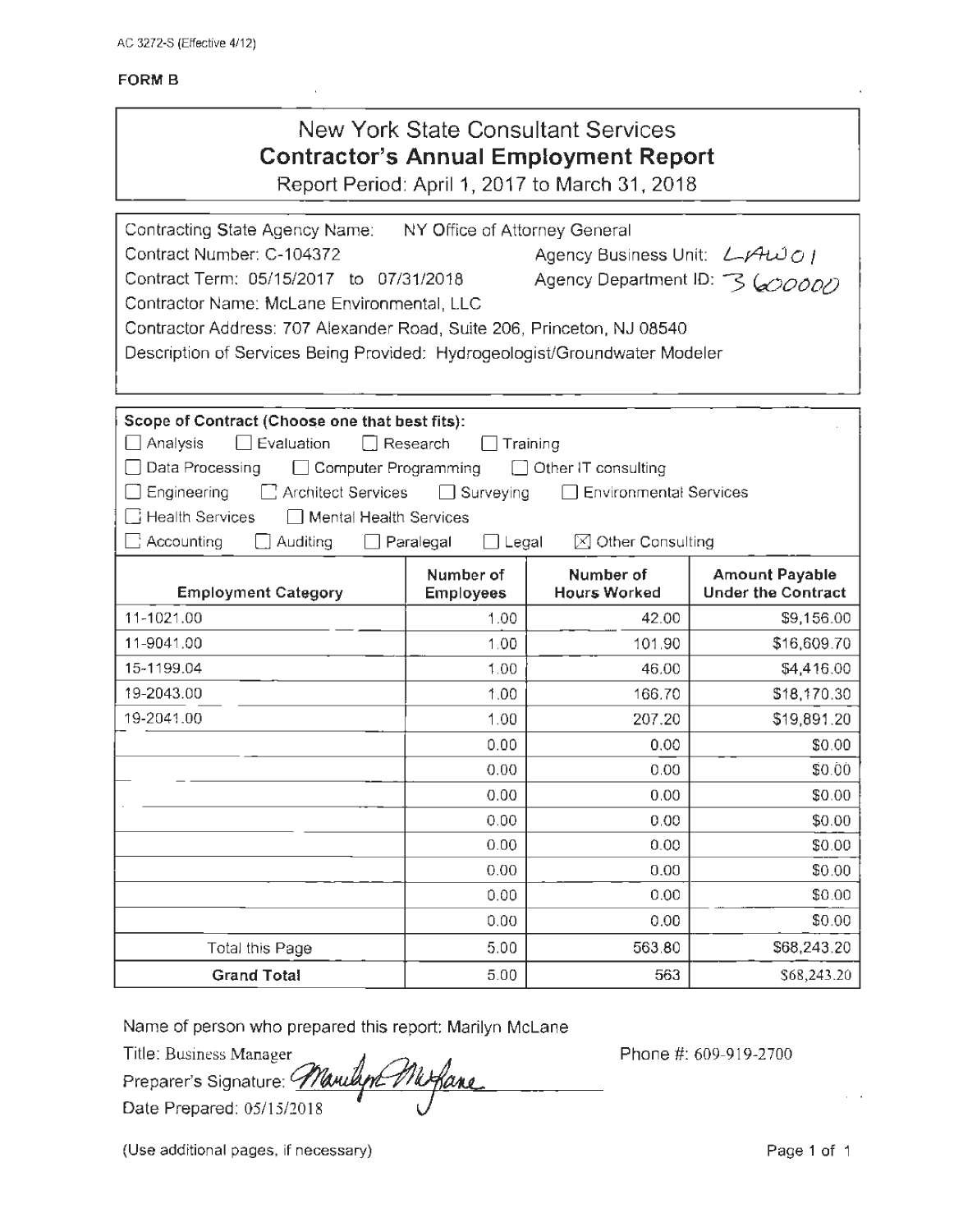FORM B CSC Use Only: 1 Reporting Code: , Category Code:

# State Consultant Services Contractor's Annual Employment Report

Report Period: April 1, 2017 to March 31, 2018

| Contracting State Agency Name: Office of the Attorney General Agency Code: 3600000             |  |
|------------------------------------------------------------------------------------------------|--|
| Contract Number: C104420                                                                       |  |
| Contract Term: 05/01/017 to 03/31/2019                                                         |  |
| Contractor Name: Integral Engineering, P.C.                                                    |  |
| Contractor Address: 61 Broadway, Suite 1601 New York, NY 10006                                 |  |
| Description of Services Being Provided: Testing, collection, analysis, review and consultation |  |
| and/or testimony                                                                               |  |
|                                                                                                |  |

| Scope of Contract (Choose one that best fits):<br>Evaluation $\Box$<br>Analγsis <b>□</b><br>Data Processing □<br>Engineering $\Box$ Architect Services $\Box$ Surveying $\Box$ Environmental Services $\boxtimes$<br>Health Services $\Box$<br>Mental Health Services<br>Auditing Paralegal<br>Accounting $\Box$ | $\sf Research$<br>Training $\square$<br>Computer Programming Cother IT consulting C<br>Legal $\Box$ | Other Consulting □     |                                      |
|------------------------------------------------------------------------------------------------------------------------------------------------------------------------------------------------------------------------------------------------------------------------------------------------------------------|-----------------------------------------------------------------------------------------------------|------------------------|--------------------------------------|
| <b>Employment Category</b>                                                                                                                                                                                                                                                                                       | Number of Employees                                                                                 | Number of Hours Worked | Amount Payable Under<br>the Contract |
| Senior Consultant                                                                                                                                                                                                                                                                                                | 2                                                                                                   | 128                    | \$29,760.00                          |
| Consultant                                                                                                                                                                                                                                                                                                       | 3                                                                                                   | 205                    | \$39,509.00                          |
| Senior Science Advisor                                                                                                                                                                                                                                                                                           |                                                                                                     | 3                      | \$585.00                             |
| Senior Scientist                                                                                                                                                                                                                                                                                                 |                                                                                                     | 87                     | \$14,228.00                          |
| Associate Scientist                                                                                                                                                                                                                                                                                              |                                                                                                     | 4                      | \$432.00                             |
| Project Coordinator                                                                                                                                                                                                                                                                                              |                                                                                                     | 20                     | \$2,272.00                           |
| Managing Editor                                                                                                                                                                                                                                                                                                  | 1                                                                                                   | 8                      | \$1,112.00                           |
|                                                                                                                                                                                                                                                                                                                  |                                                                                                     |                        |                                      |
| Total this page<br>Grand Total                                                                                                                                                                                                                                                                                   | 10                                                                                                  | 455                    | \$87,898.00                          |

Name of person who prepared this report: Caroline Black

Preparer's Signature: /2012 Lugge British

Title: Project Coordinator Phone #: 212-440-6704

. Date Prepared: 09/20/2017 Use additional pages if necessary) example the control of the Page 1 of 1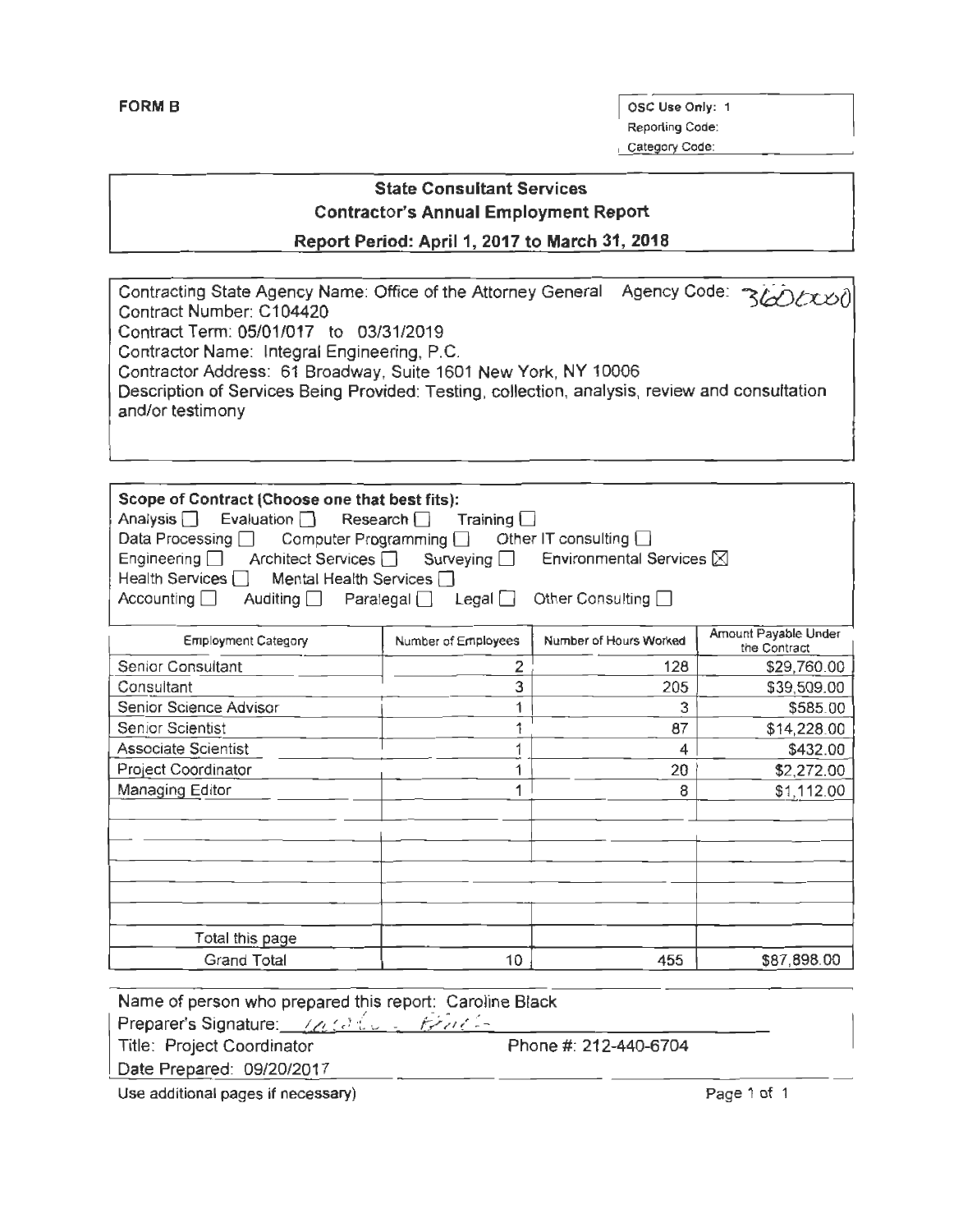AC 3272-S (Effective 4/12)

#### **FORM B**

| <b>New York State Consultant Services</b><br><b>Contractor's Annual Employment Report</b><br>Report Period: April 1, 2017 to March 31, 2018                                                                                                                                                                                                                                                                                                                |                                      |                                  |                                                    |  |  |  |  |  |
|------------------------------------------------------------------------------------------------------------------------------------------------------------------------------------------------------------------------------------------------------------------------------------------------------------------------------------------------------------------------------------------------------------------------------------------------------------|--------------------------------------|----------------------------------|----------------------------------------------------|--|--|--|--|--|
| Contracting State Agency Name: Office of the Attorney General<br>Contract Number: C-104487<br>Agency Business Unit: CIO<br>Contract Term: 11/14/2017 to 9/30/2018<br>Agency Department ID: XXXXXX 3600000<br>Contractor Name: Rational Retention LLC<br>Contractor Address: 2 Tower Place, Albany, NY 12203<br>Description of Services Being Provided: Software configuration and customization to the<br>enterprise software platform Rational Governance |                                      |                                  |                                                    |  |  |  |  |  |
| Scope of Contract (Choose one that best fits):<br>$\Box$ Analysis<br>$\Box$ Evaluation<br>$\Box$ Research<br>Training<br>Data Processing<br>$\boxtimes$ Computer Programming<br>Other IT consulting<br>Engineering<br><b>Architect Services</b><br>Surveying<br><b>Environmental Services</b><br><b>Health Services</b><br>Mental Health Services<br>Accounting<br>Auditing<br>Paralegal<br>$\Box$ Legal<br><b>Other Consulting</b>                        |                                      |                                  |                                                    |  |  |  |  |  |
| <b>Employment Category</b>                                                                                                                                                                                                                                                                                                                                                                                                                                 | <b>Number of</b><br><b>Employees</b> | Number of<br><b>Hours Worked</b> | <b>Amount Payable</b><br><b>Under the Contract</b> |  |  |  |  |  |
| Software Developers, Systems<br>Software                                                                                                                                                                                                                                                                                                                                                                                                                   | 3.00<br>26.00<br>\$3,900.00          |                                  |                                                    |  |  |  |  |  |
| <b>Software Quality Assurance Engineers</b><br>and Testers                                                                                                                                                                                                                                                                                                                                                                                                 | 1.00<br>21.50<br>\$3,225.00          |                                  |                                                    |  |  |  |  |  |
| <b>Information Technology Project</b><br><b>Managers</b>                                                                                                                                                                                                                                                                                                                                                                                                   | 1.00                                 | 2.00                             | \$300.00                                           |  |  |  |  |  |
|                                                                                                                                                                                                                                                                                                                                                                                                                                                            | 0.00                                 | 0.00                             | \$0.00                                             |  |  |  |  |  |
|                                                                                                                                                                                                                                                                                                                                                                                                                                                            | 0.00                                 | 0.00                             | \$0.00                                             |  |  |  |  |  |
|                                                                                                                                                                                                                                                                                                                                                                                                                                                            | 0.00                                 | 0.00                             | \$0.00                                             |  |  |  |  |  |
|                                                                                                                                                                                                                                                                                                                                                                                                                                                            | 0.00                                 | 0.00                             | \$0.00                                             |  |  |  |  |  |
|                                                                                                                                                                                                                                                                                                                                                                                                                                                            | 0.00                                 | 0.00                             | \$0.00                                             |  |  |  |  |  |
|                                                                                                                                                                                                                                                                                                                                                                                                                                                            | 0.00<br>0.00<br>\$0.00               |                                  |                                                    |  |  |  |  |  |
|                                                                                                                                                                                                                                                                                                                                                                                                                                                            | 0.00<br>0.00<br>\$0.00               |                                  |                                                    |  |  |  |  |  |
|                                                                                                                                                                                                                                                                                                                                                                                                                                                            | 0.00                                 | 0.00                             | \$0.00                                             |  |  |  |  |  |
|                                                                                                                                                                                                                                                                                                                                                                                                                                                            | 0.00                                 | 0.00                             | \$0.00                                             |  |  |  |  |  |
| 0.00<br>0.00<br>\$0.00                                                                                                                                                                                                                                                                                                                                                                                                                                     |                                      |                                  |                                                    |  |  |  |  |  |
|                                                                                                                                                                                                                                                                                                                                                                                                                                                            |                                      |                                  |                                                    |  |  |  |  |  |
| <b>Total this Page</b>                                                                                                                                                                                                                                                                                                                                                                                                                                     | 5.00                                 | 49.50                            | \$7,425.00                                         |  |  |  |  |  |

Name of person who prepared this report: Robert Thayer

Title: Assistant Controller<br>Preparer's Signature: sect Date Prepared: 5/14/2018

Phone #: 518-489-3000

(Use additional pages, if necessary)

Page 1 of 1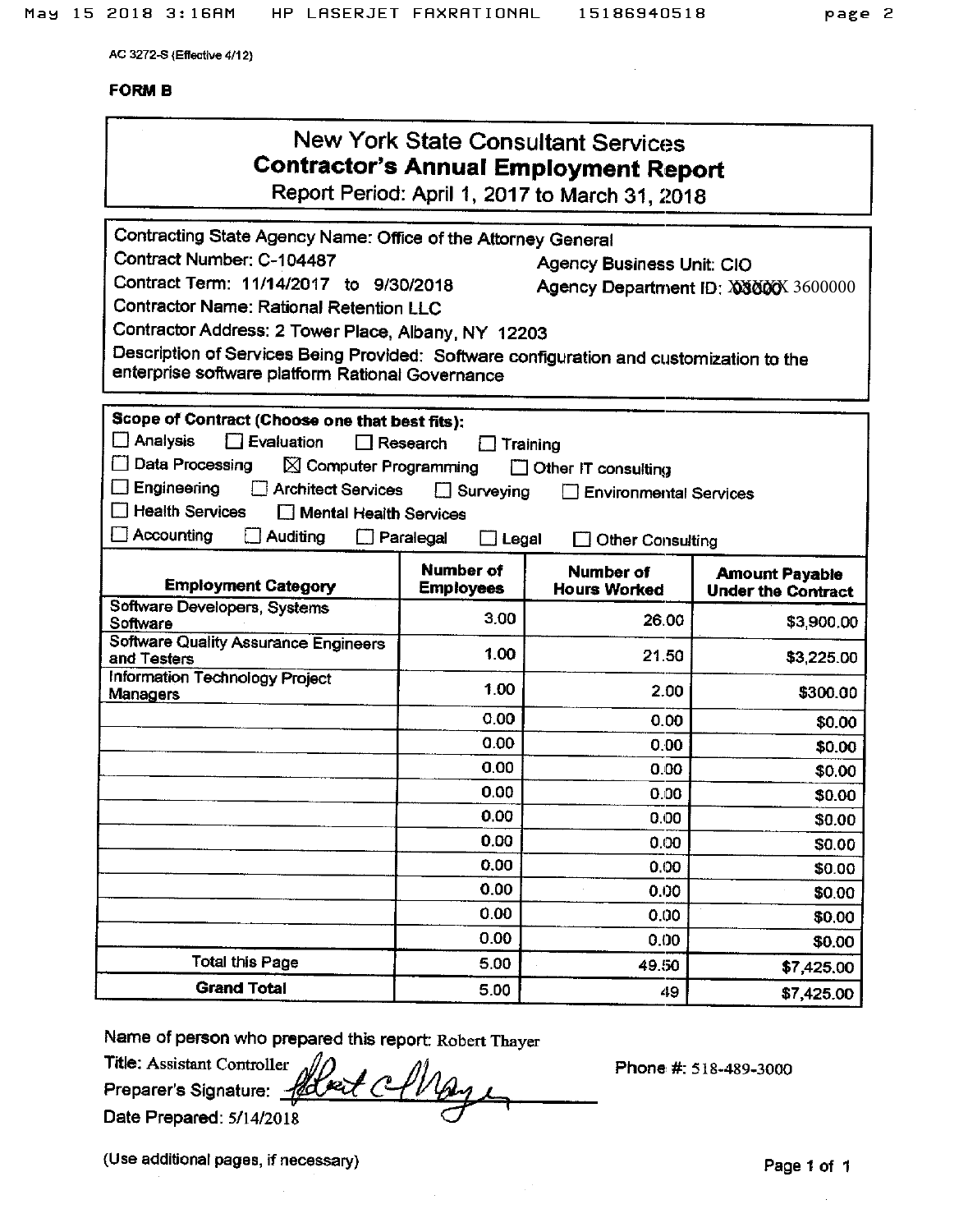FORM B OSC Use Only: Reporting Code: Category Code:

# State Consultant Services Contractor's Annual Employment Report

Report Period: April 1, 2017 to March 31, 2018

| Contracting State Agency Name: NYS                               | 37 OAG Agency Code: 36 OCCLLO |
|------------------------------------------------------------------|-------------------------------|
| Contract Number: PH65772                                         |                               |
| Contract Term: 11/01/2012 to 10/31/2018                          |                               |
| Contractor Name: GENESYS Consulting Services, Inc.               |                               |
| Contractor Address: 1 Marcus Blvd, Suite 102, Albany, NY 12205   |                               |
| Description of Services Being Provided: Hourly Based IT Services |                               |
|                                                                  |                               |

| Scope of Contract (Choose one that best fits):<br>Analysis   Evaluation   Research   Training  <br>Data Processing $\square$ Computer Programming $\square$ Other IT consulting $\square$<br>Engineering □ Architect Services □ Surveying □<br>Environmental Services [<br>Health Services   Mental Health Services  <br>Accounting $\square$<br>Auditing <b>D</b> Paralegal Legal Other Consulting D |                     |                        |                                      |  |
|-------------------------------------------------------------------------------------------------------------------------------------------------------------------------------------------------------------------------------------------------------------------------------------------------------------------------------------------------------------------------------------------------------|---------------------|------------------------|--------------------------------------|--|
| <b>Employment Category</b>                                                                                                                                                                                                                                                                                                                                                                            | Number of Employees | Number of Hours Worked | Amount Payable Under<br>the Contract |  |
| <b>Technical Writer</b>                                                                                                                                                                                                                                                                                                                                                                               | 1.                  | 80.00                  | \$3,619.20                           |  |
|                                                                                                                                                                                                                                                                                                                                                                                                       |                     |                        |                                      |  |
|                                                                                                                                                                                                                                                                                                                                                                                                       |                     |                        |                                      |  |
|                                                                                                                                                                                                                                                                                                                                                                                                       |                     |                        |                                      |  |
|                                                                                                                                                                                                                                                                                                                                                                                                       |                     |                        |                                      |  |
|                                                                                                                                                                                                                                                                                                                                                                                                       |                     |                        |                                      |  |
|                                                                                                                                                                                                                                                                                                                                                                                                       |                     |                        |                                      |  |
|                                                                                                                                                                                                                                                                                                                                                                                                       |                     |                        |                                      |  |
|                                                                                                                                                                                                                                                                                                                                                                                                       |                     |                        |                                      |  |
|                                                                                                                                                                                                                                                                                                                                                                                                       |                     |                        |                                      |  |
|                                                                                                                                                                                                                                                                                                                                                                                                       |                     |                        |                                      |  |
| Total this page                                                                                                                                                                                                                                                                                                                                                                                       |                     | 80.00                  | \$3,619.20                           |  |
| Grand Total                                                                                                                                                                                                                                                                                                                                                                                           |                     | 80.00                  | \$3,619.20                           |  |

| Name of person who prepared this report: Crista Maiello |                       |             |
|---------------------------------------------------------|-----------------------|-------------|
| Crista Maiello<br>Preparer's Signature: ___             |                       |             |
| Title: Controller                                       | Phone #: 518-459-9500 |             |
| Date Prepared: 5/02/2018                                |                       |             |
| Use additional pages if necessary)                      |                       | Page 1 of 1 |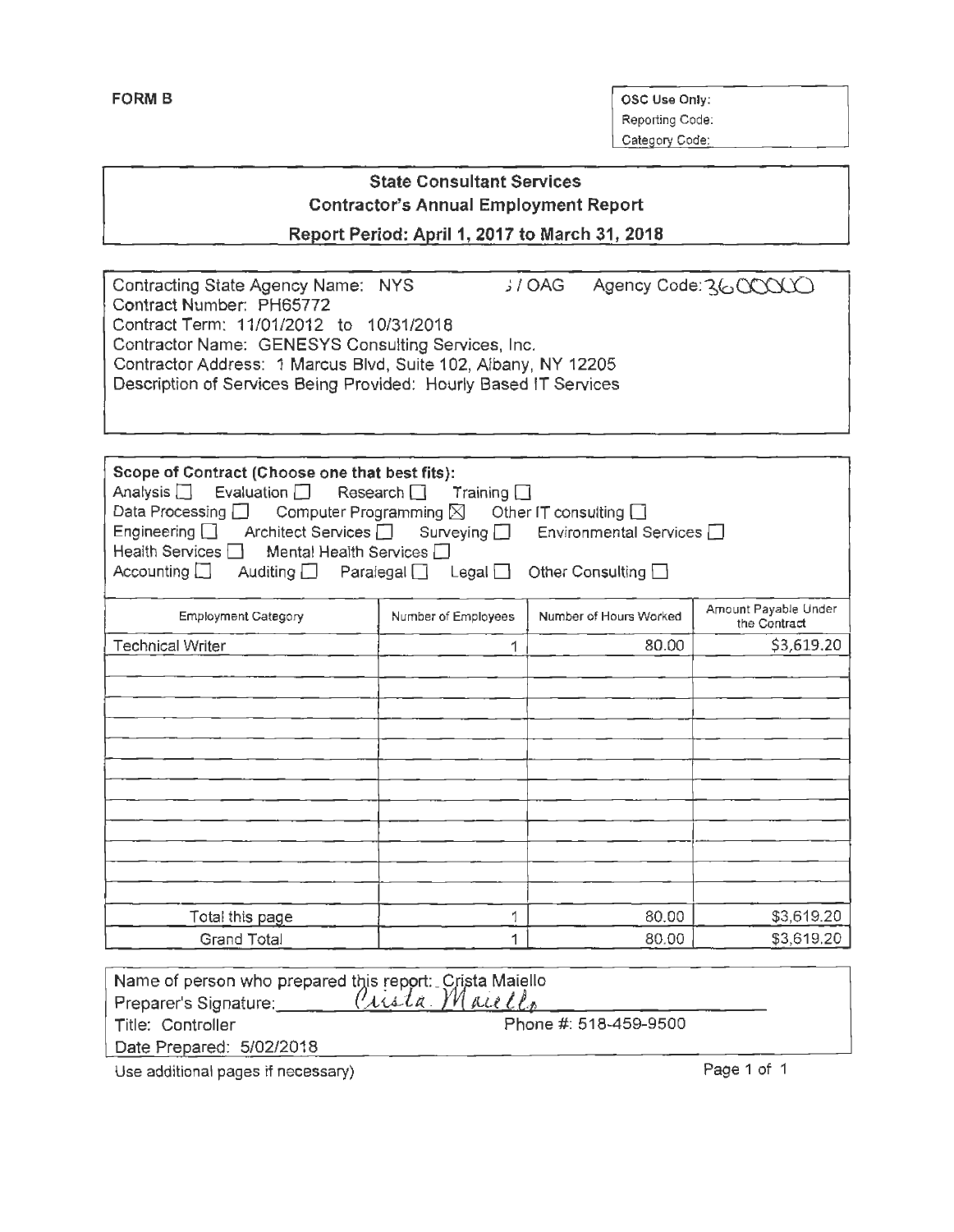OSC Use Only: Reporting Code: Category Code:

# **State Consultant Services** Contractor's Annual Employment Report

Report Period: April 1, 2017 to March 31, 2018

| Contracting State Agency Name. NYS OMIG                                     | Agency Code: 3600000 |
|-----------------------------------------------------------------------------|----------------------|
| Co-tract Number: PH65773                                                    |                      |
| Contract Term: 10/01/2012 to 09/30/2016                                     |                      |
| Contractor Name: If Ting                                                    |                      |
| Contractor Address 6 CORNISH COURT, SUITE 101, HUNTINGTON STATION, NY 11746 |                      |
| Description of Services Being Provided: IT Services                         |                      |

| Sor pe of Contract (Choose the that best fits):<br>Analysis   Evaluation   Research   Training<br>Data Processing   Computer Programming X Other IT consulting<br>Encineering <b>Comparison Services Companying Comparison Services Companying Comparison Services Companying Comparison Services Companying Comparison Services Companying Comparison Services Companying Comparison Services Com</b><br>Health, Services [ ] Mental Health Services [ ]<br>Accounting [ ] Auditing Paralegal [ ] Legal C Other Consulting C |                     |                        |                                      |
|-------------------------------------------------------------------------------------------------------------------------------------------------------------------------------------------------------------------------------------------------------------------------------------------------------------------------------------------------------------------------------------------------------------------------------------------------------------------------------------------------------------------------------|---------------------|------------------------|--------------------------------------|
|                                                                                                                                                                                                                                                                                                                                                                                                                                                                                                                               |                     |                        |                                      |
| Employment Calegory                                                                                                                                                                                                                                                                                                                                                                                                                                                                                                           | Number of Employees | Number of Hours Worked | Amount Payable Under<br>the Contract |
| 15-1131.00 Computer Programmers                                                                                                                                                                                                                                                                                                                                                                                                                                                                                               |                     | 1525.75                | 113653.12                            |
| Total this page                                                                                                                                                                                                                                                                                                                                                                                                                                                                                                               |                     | 1525.75                | 113653.12                            |

| Name or person who prepared this report: Dinesh Gulati- |                           |
|---------------------------------------------------------|---------------------------|
| Preparer's Signature: __ du mest _                      |                           |
| Title: Managing Director                                | Phone #: 631-254-8600 215 |
| Date Prepared: 4/17/2018                                |                           |
|                                                         |                           |

Use additional pages if necessary)

Page 1 of 1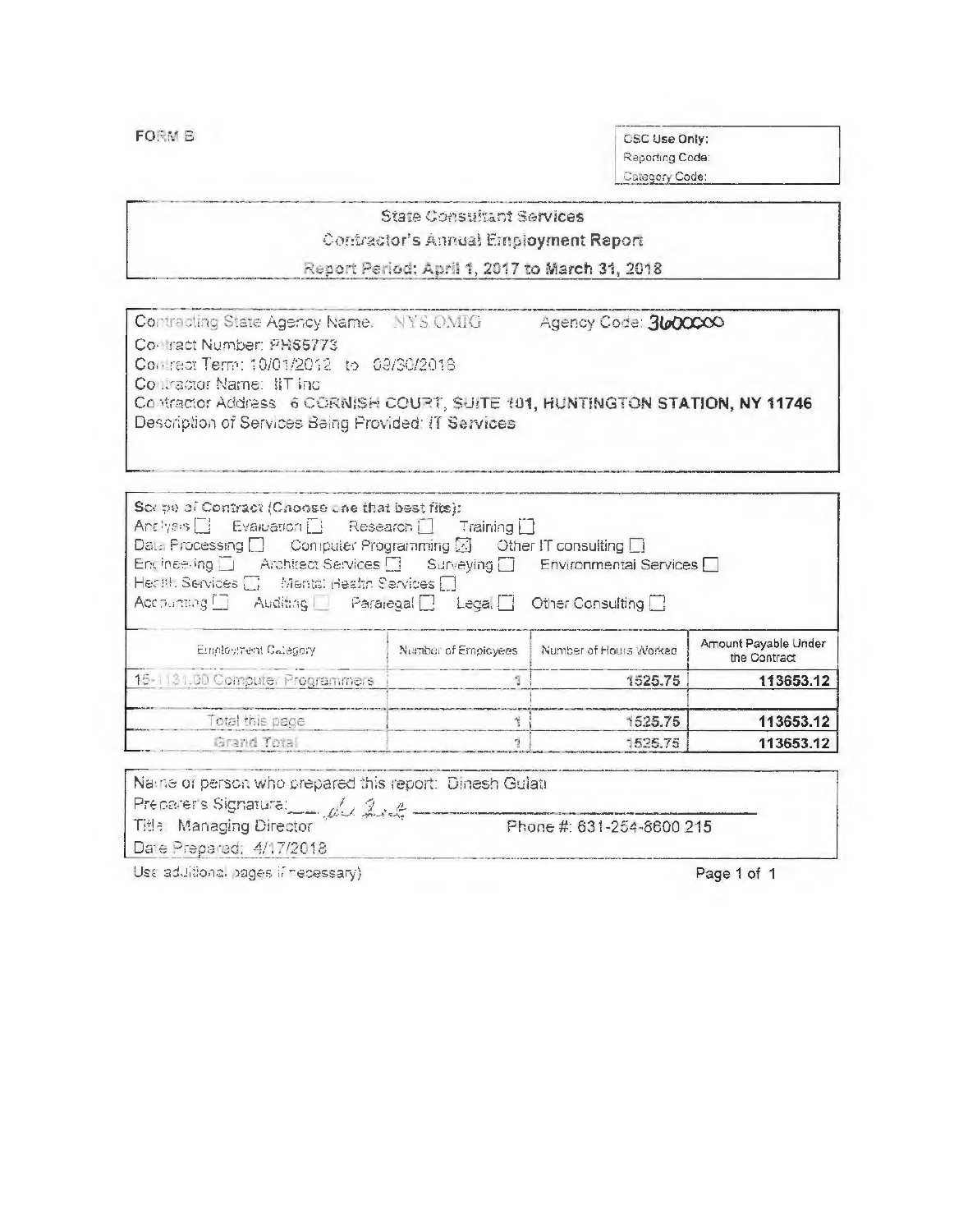# New York State Consultant Services **Contractor's Annual Employment Report**

Report Period: Apri! 1, 2017 to March 31, 2018

| Contracting State Agency Name: Office of the Attorney General<br>Contract Number: PH65780<br>Agency Business Unit: LAW01<br>Contract Term: 11/1/2012 to 10/31/18<br>Agency Department ID:<br><u>3600000</u><br>Contractor Name: MVP Consulting Plus, Inc.<br>Contractor Address: 435 New Karner Road Albany, NY 12205                                                                                                    |                        |        |             |  |  |
|--------------------------------------------------------------------------------------------------------------------------------------------------------------------------------------------------------------------------------------------------------------------------------------------------------------------------------------------------------------------------------------------------------------------------|------------------------|--------|-------------|--|--|
| Description of Services Being Provided: Computer Consulting (Various)                                                                                                                                                                                                                                                                                                                                                    |                        |        |             |  |  |
| Scope of Contract (Choose one that best fits):<br>$\Box$ Analysis<br>Evaluation<br>Research<br>Training<br>$\Box$ Data Processing<br>□ Computer Programming<br>⊠ Other IT consulting<br>$\Box$ Engineering<br>Architect Services <b>Surveying</b><br><b>Environmental Services</b><br>Health Services<br>Mental Health Services<br>$\Box$ Accounting<br>$\Box$ Auditing<br>Paralegal<br>$\Box$ Legal<br>Other Consulting |                        |        |             |  |  |
| Number of<br>Number of<br><b>Amount Payable</b><br><b>Under the Contract</b><br><b>Hours Worked</b><br><b>Employment Category</b><br><b>Employees</b>                                                                                                                                                                                                                                                                    |                        |        |             |  |  |
| 15-1131.00                                                                                                                                                                                                                                                                                                                                                                                                               | 1.00                   | 874.00 | \$65,488.82 |  |  |
|                                                                                                                                                                                                                                                                                                                                                                                                                          | 0.00                   | 0.00   | \$0.00      |  |  |
|                                                                                                                                                                                                                                                                                                                                                                                                                          | 0.00.                  | 0.00   | \$0.00      |  |  |
|                                                                                                                                                                                                                                                                                                                                                                                                                          | 0.00                   | 0.00   | \$0.00      |  |  |
|                                                                                                                                                                                                                                                                                                                                                                                                                          | \$0.00<br>0.00<br>0.00 |        |             |  |  |
|                                                                                                                                                                                                                                                                                                                                                                                                                          | 0.00.                  | 0.00   | \$0.00      |  |  |
|                                                                                                                                                                                                                                                                                                                                                                                                                          | 0.00                   | 0.00   | \$0.00      |  |  |
|                                                                                                                                                                                                                                                                                                                                                                                                                          | \$0.00<br>0.00<br>0.00 |        |             |  |  |
|                                                                                                                                                                                                                                                                                                                                                                                                                          | 0.00                   | 0.00   | \$0.00      |  |  |
|                                                                                                                                                                                                                                                                                                                                                                                                                          | 0.00.                  | 0.00.  | \$0.00      |  |  |
|                                                                                                                                                                                                                                                                                                                                                                                                                          | 0.00                   | 0.00   | \$0.00      |  |  |
|                                                                                                                                                                                                                                                                                                                                                                                                                          | 0.00                   | 0.00.  | \$0.00      |  |  |
| \$0.00<br>0.00.<br>0.00.                                                                                                                                                                                                                                                                                                                                                                                                 |                        |        |             |  |  |
| \$65,488.82<br>874.00<br>1.00<br>Total this Page                                                                                                                                                                                                                                                                                                                                                                         |                        |        |             |  |  |
| <b>Grand Total</b>                                                                                                                                                                                                                                                                                                                                                                                                       | 1.00                   | 874    | \$65,488.82 |  |  |

Name of person who prepared this report: Ilakumari N. Patel

Title: CEO/CFO **Phone #: 518-218-1700** 

Preparer's Signature:  $\overline{L} \sim \overline{R}$ 

Date Prepared: 4/25/2018

(Use additional pages, if necessary) example that the extra section of the Page 1 of 1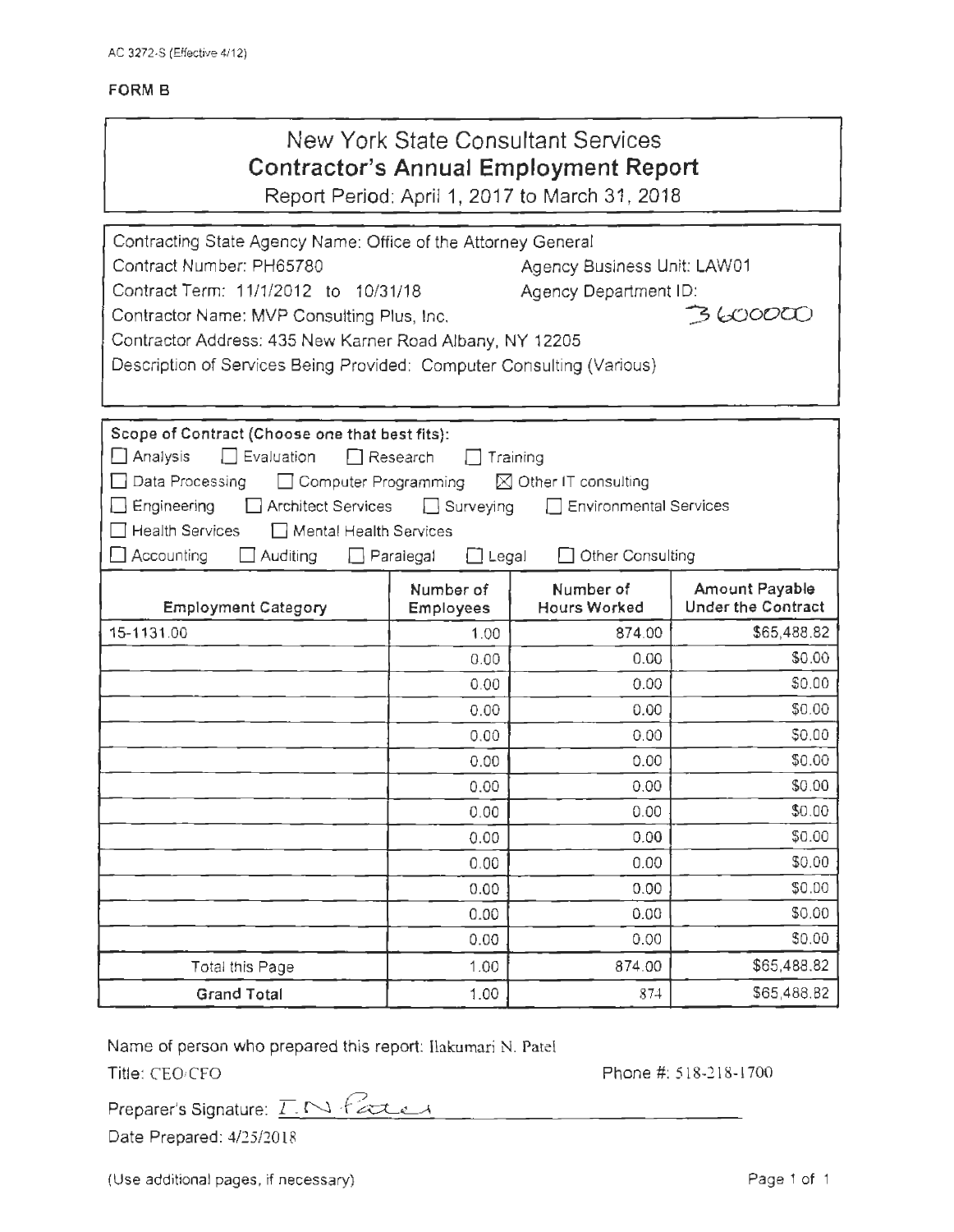# New York State Consultant Services **Contractor's Annual Employment Report**  Report Period: **April 1, 2017 to March 31, 2018**

| Contracting State Agency Name:<br>NYS OAG                                                                                                                                          |                                 |  |  |  |
|------------------------------------------------------------------------------------------------------------------------------------------------------------------------------------|---------------------------------|--|--|--|
| Contract Number:<br>PNZOSAR                                                                                                                                                        | Agency Business Unit: 44Wol     |  |  |  |
|                                                                                                                                                                                    | Agency Department ID: 3600000   |  |  |  |
| Contract Term: $3/28/18$ to $4/30/18$<br>Contractor Name: New York State Technology Enterprise Corporation (NYSTEC)<br>Contractor Address: 500 Avery Lane, Suite A, Rome, NY 13441 |                                 |  |  |  |
| Description of Services Being Provided:<br>Pen testing Services for Charities Registration                                                                                         |                                 |  |  |  |
| Scope of Contract (Choose one that best fits):                                                                                                                                     |                                 |  |  |  |
| Evaluation<br>Analysis<br>Research                                                                                                                                                 | Training                        |  |  |  |
| Data Processing<br><b>Computer Programming</b>                                                                                                                                     | $\boxtimes$ Other IT consulting |  |  |  |
| Engineering<br>Architect Services<br>$\Box$ Surveying                                                                                                                              | <b>Environmental Services</b>   |  |  |  |
| <b>Health Services</b><br>□ Mental Health Services                                                                                                                                 |                                 |  |  |  |
| Accounting<br><b>Auditing</b><br>$\Box$ Paralegal                                                                                                                                  | Other Consulting<br>Legal       |  |  |  |

| <b>Employment Category</b>                                                                                        | Number of<br><b>Employees</b> | Number of hours to be<br>worked | <b>Amount Payable Under</b><br>the Contract  |
|-------------------------------------------------------------------------------------------------------------------|-------------------------------|---------------------------------|----------------------------------------------|
| 11-3021.00 Computer and<br>Information Systems Manager                                                            |                               | 10.5                            | 91,730.36                                    |
|                                                                                                                   |                               |                                 |                                              |
| Total this page                                                                                                   | 3                             | 10.5                            | \$1,73036                                    |
| <b>Grand Total</b>                                                                                                | 3                             | 10.5                            | \$1,730.36                                   |
| Name of person who prepared this report: Michael J. Tallman<br><b>Title: Contracts Administrator</b><br>_________ | m 1 17 6 i m                  |                                 | Phone #: 315-334-7843<br>mtallman@nystec.com |

Preparer's Signature:  $\mathcal{V}\left(\mathcal{U}\right)$  / Will *v* 

Date Prepared: **5/8/2018**  (Use additional pages, if necessary)

 $T A O 639$ 

Page 1 of 1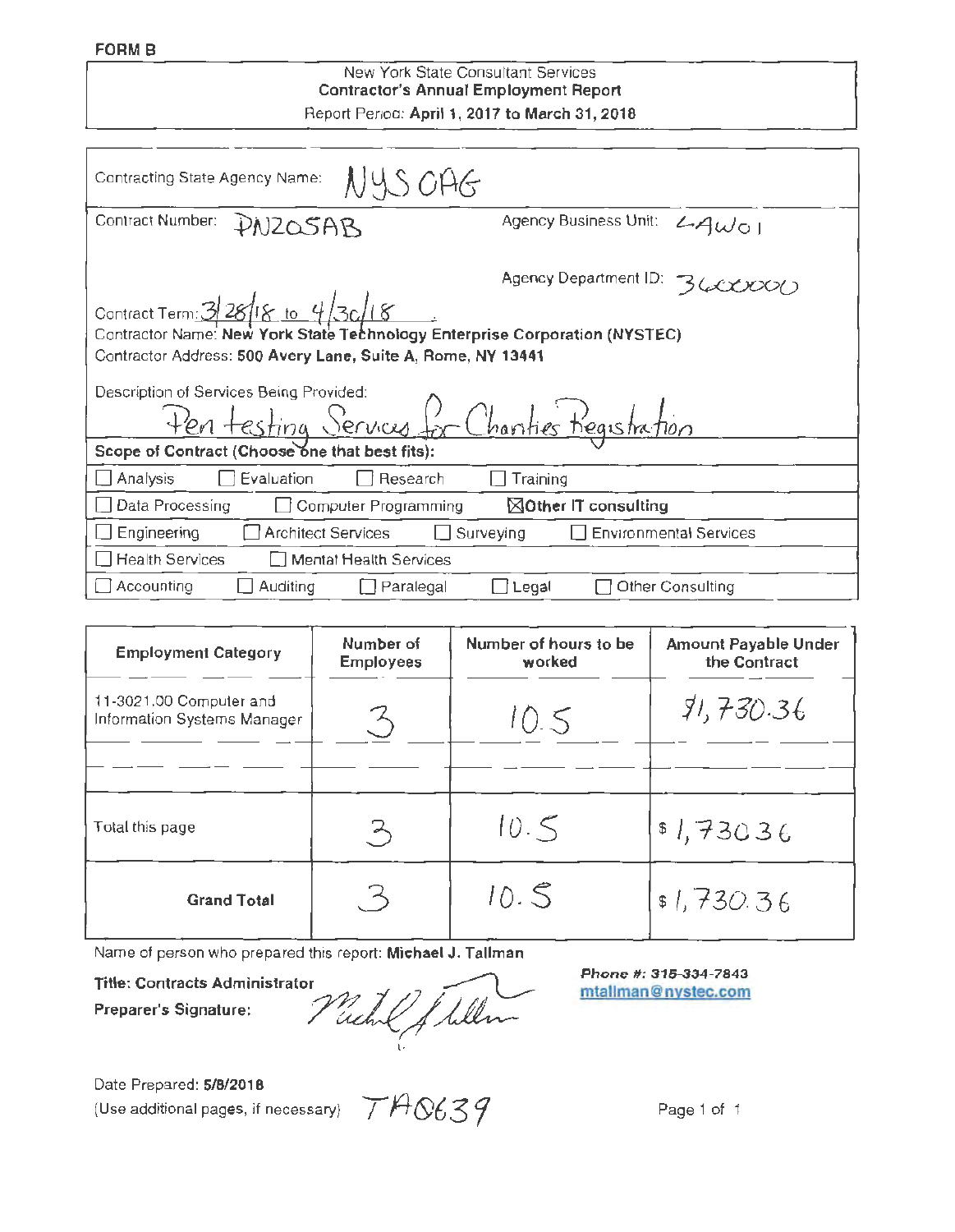$\sim 100$ 

#### **FORM B**

| New York State Consultant Services<br><b>Contractor's Annual Employment Report</b><br>Report Period: April 1, 2017 to March 31, 2018                                                                                                                                                                                                                                                                                       |                                                                                                                         |      |            |  |  |  |
|----------------------------------------------------------------------------------------------------------------------------------------------------------------------------------------------------------------------------------------------------------------------------------------------------------------------------------------------------------------------------------------------------------------------------|-------------------------------------------------------------------------------------------------------------------------|------|------------|--|--|--|
| Attorney<br>General<br>$of$ the<br>Contracting State Agency Name: Office<br>Contract Number: S-103017<br>Agency Business Unit: $\mathcal{L}\mathcal{A}\omega$ O)<br>Contract Term: 10 /24/2006 to 3 /31/2018<br>Agency Department ID: 3600000<br>Contractor Name: Donald W. Lake Jr.<br>Contractor Address: 361 Funk Rd., Erieville, NY 13061<br>Description of Services Being Provided:                                   |                                                                                                                         |      |            |  |  |  |
| Scope of Contract (Choose one that best fits):<br><b>X</b> Evaluation<br>$\Box$ Research<br>Training<br>Analysis<br>Other IT consulting<br>$\Box$ Computer Programming<br>Data Processing<br>Architect Services □ Surveying<br>Environmental Services<br>Engineering<br><b>Health Services</b><br>□ Mental Health Services<br><b>Other Consulting</b><br>$\Box$ Legal<br>$\Box$ Auditing<br>Accounting<br>$\Box$ Paralegal |                                                                                                                         |      |            |  |  |  |
| <b>Employment Category</b>                                                                                                                                                                                                                                                                                                                                                                                                 | Number of<br>Number of<br><b>Amount Payable</b><br><b>Under the Contract</b><br><b>Hours Worked</b><br><b>Employees</b> |      |            |  |  |  |
| Stormwater Expert                                                                                                                                                                                                                                                                                                                                                                                                          | 1                                                                                                                       | 110  | 913,750.00 |  |  |  |
|                                                                                                                                                                                                                                                                                                                                                                                                                            | 0.00                                                                                                                    | 0.00 | \$0.00     |  |  |  |
|                                                                                                                                                                                                                                                                                                                                                                                                                            | 0.00                                                                                                                    | 0.00 | \$0.00     |  |  |  |
|                                                                                                                                                                                                                                                                                                                                                                                                                            | 0.00<br>\$0.00<br>0.00                                                                                                  |      |            |  |  |  |
|                                                                                                                                                                                                                                                                                                                                                                                                                            | 0.00                                                                                                                    | 0.00 | \$0.00     |  |  |  |
|                                                                                                                                                                                                                                                                                                                                                                                                                            | 0.00                                                                                                                    | 0.00 | \$0.00     |  |  |  |
|                                                                                                                                                                                                                                                                                                                                                                                                                            | 0.00<br>\$0.00<br>0.00                                                                                                  |      |            |  |  |  |
|                                                                                                                                                                                                                                                                                                                                                                                                                            | 0.00                                                                                                                    | 0.00 | \$0.00     |  |  |  |
|                                                                                                                                                                                                                                                                                                                                                                                                                            | \$0.00<br>0.00<br>0.00                                                                                                  |      |            |  |  |  |
|                                                                                                                                                                                                                                                                                                                                                                                                                            | 0.00                                                                                                                    | 0.00 | \$0.00     |  |  |  |
|                                                                                                                                                                                                                                                                                                                                                                                                                            | 0.00                                                                                                                    | 0.00 | \$0.00     |  |  |  |
|                                                                                                                                                                                                                                                                                                                                                                                                                            | 0.00                                                                                                                    | 0.00 | \$0.00     |  |  |  |
|                                                                                                                                                                                                                                                                                                                                                                                                                            | 0.00                                                                                                                    | 0.00 | \$0.00     |  |  |  |
| <b>Total this Page</b>                                                                                                                                                                                                                                                                                                                                                                                                     | 0.00                                                                                                                    | 0.00 | \$<br>0.00 |  |  |  |
| <b>Grand Total</b>                                                                                                                                                                                                                                                                                                                                                                                                         | 1,                                                                                                                      | 110  | 8/3,750.00 |  |  |  |

Name of person who prepared this report:  $D$ <sub>on ald</sub>  $w$ . Lake Jr.

Phone #:  $315.662.3744$ 

Title:<br>Preparer's Signature: Donulel w. Zake J. Date Prepared: 5//5/2018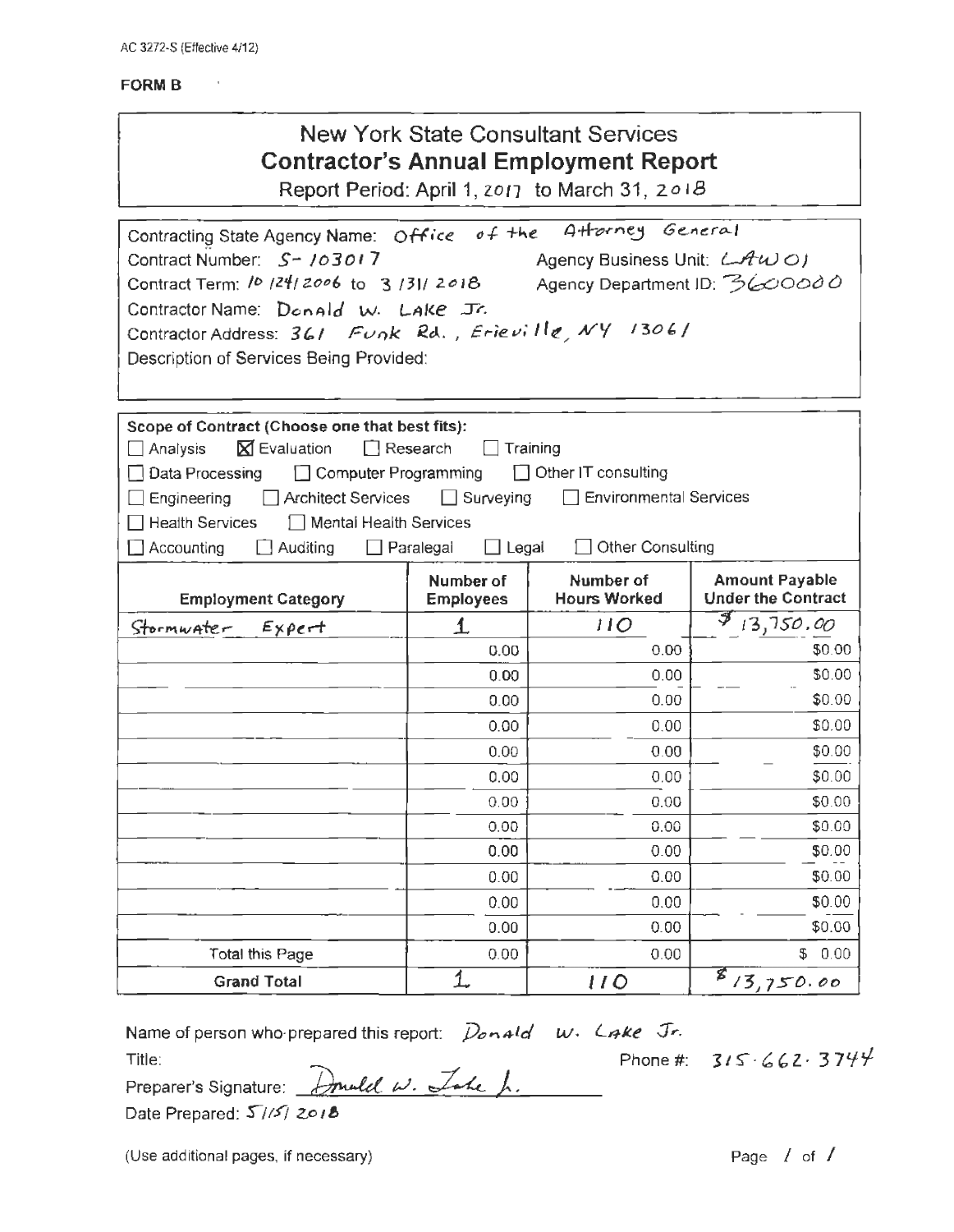AC 3272-8 (Effective 4/12)

## **FORM B**

| New York State Consultant Services<br><b>Contractor's Annual Employment Report</b><br>Report Period: April 1, 2017 to March 31, 2018                                                                                                                                                                                                                                                                                                                   |                               |                                  |                                                    |  |  |
|--------------------------------------------------------------------------------------------------------------------------------------------------------------------------------------------------------------------------------------------------------------------------------------------------------------------------------------------------------------------------------------------------------------------------------------------------------|-------------------------------|----------------------------------|----------------------------------------------------|--|--|
| Contracting State Agency Name: NYS Office of the Attorney General<br>Contract Number: XXXXXXXXXX T104422<br><b>Agency Business Unit:</b><br>Contract Term: 09/18/2017 to 09/14/2018<br>Agency Department ID: 3600000<br>Contractor Name: MP Engineers, P.C.<br>Contractor Address: 40 Rector Street, Suite 1020B, NY 10006<br>Description of Services Being Provided: Temporary Consulting Services: Assistant Structural<br>Engineer                  |                               |                                  |                                                    |  |  |
| Scope of Contract (Choose one that best fits):<br>$\square$ Analysis<br>$\Box$ Evaluation<br>$\Box$ Research<br>Training<br>$\Box$ Data Processing<br>Computer Programming<br>Other IT consulting<br>$\boxtimes$ Engineering<br><b>Architect Services</b><br>$\Box$ Surveying<br><b>Environmental Services</b><br>Health Services<br>□ Mental Health Services<br>$\Box$ Accounting<br>Auditing<br>$\Box$ Paralegal<br>Legal<br><b>Other Consulting</b> |                               |                                  |                                                    |  |  |
| <b>Employment Category</b>                                                                                                                                                                                                                                                                                                                                                                                                                             | Number of<br><b>Employees</b> | Number of<br><b>Hours Worked</b> | <b>Amount Payable</b><br><b>Under the Contract</b> |  |  |
| 17-2199.00                                                                                                                                                                                                                                                                                                                                                                                                                                             | 2.00                          | 620.00                           | \$61,448.32                                        |  |  |
|                                                                                                                                                                                                                                                                                                                                                                                                                                                        | 0.00                          | 0.00                             | \$0.00                                             |  |  |
|                                                                                                                                                                                                                                                                                                                                                                                                                                                        | 0.00                          | 0.00                             |                                                    |  |  |
| 0.00<br>0.00<br>\$0.00                                                                                                                                                                                                                                                                                                                                                                                                                                 |                               |                                  |                                                    |  |  |
|                                                                                                                                                                                                                                                                                                                                                                                                                                                        |                               |                                  | \$0.00                                             |  |  |
|                                                                                                                                                                                                                                                                                                                                                                                                                                                        | 0.00                          | 0.00                             | \$0.00                                             |  |  |
|                                                                                                                                                                                                                                                                                                                                                                                                                                                        | 0.00                          | 0.00                             | \$0.00                                             |  |  |
|                                                                                                                                                                                                                                                                                                                                                                                                                                                        | 0.00                          | 0.00                             | \$0.00                                             |  |  |
|                                                                                                                                                                                                                                                                                                                                                                                                                                                        | 0.00                          | 0.00                             | \$0.00                                             |  |  |
|                                                                                                                                                                                                                                                                                                                                                                                                                                                        | 0.00                          | 0.00                             | \$0.00                                             |  |  |
|                                                                                                                                                                                                                                                                                                                                                                                                                                                        | 0.00<br>0.00                  | 0.00                             | \$0.00                                             |  |  |
|                                                                                                                                                                                                                                                                                                                                                                                                                                                        | 0.00                          | 0.00<br>0.00                     | \$0.00                                             |  |  |
|                                                                                                                                                                                                                                                                                                                                                                                                                                                        | 0.00                          | 0.00                             | \$0.00<br>\$0.00                                   |  |  |
| Total this Page                                                                                                                                                                                                                                                                                                                                                                                                                                        | 2.00                          | 620.00                           | \$61,448.32                                        |  |  |

Name of person who prepared this report: Jie Cui

 $QQ$ 

tvi

Title: Accountant

Phone #: 732-274-1400

Preparer's Signature: \_\_ Date Prepared: 05/15/2018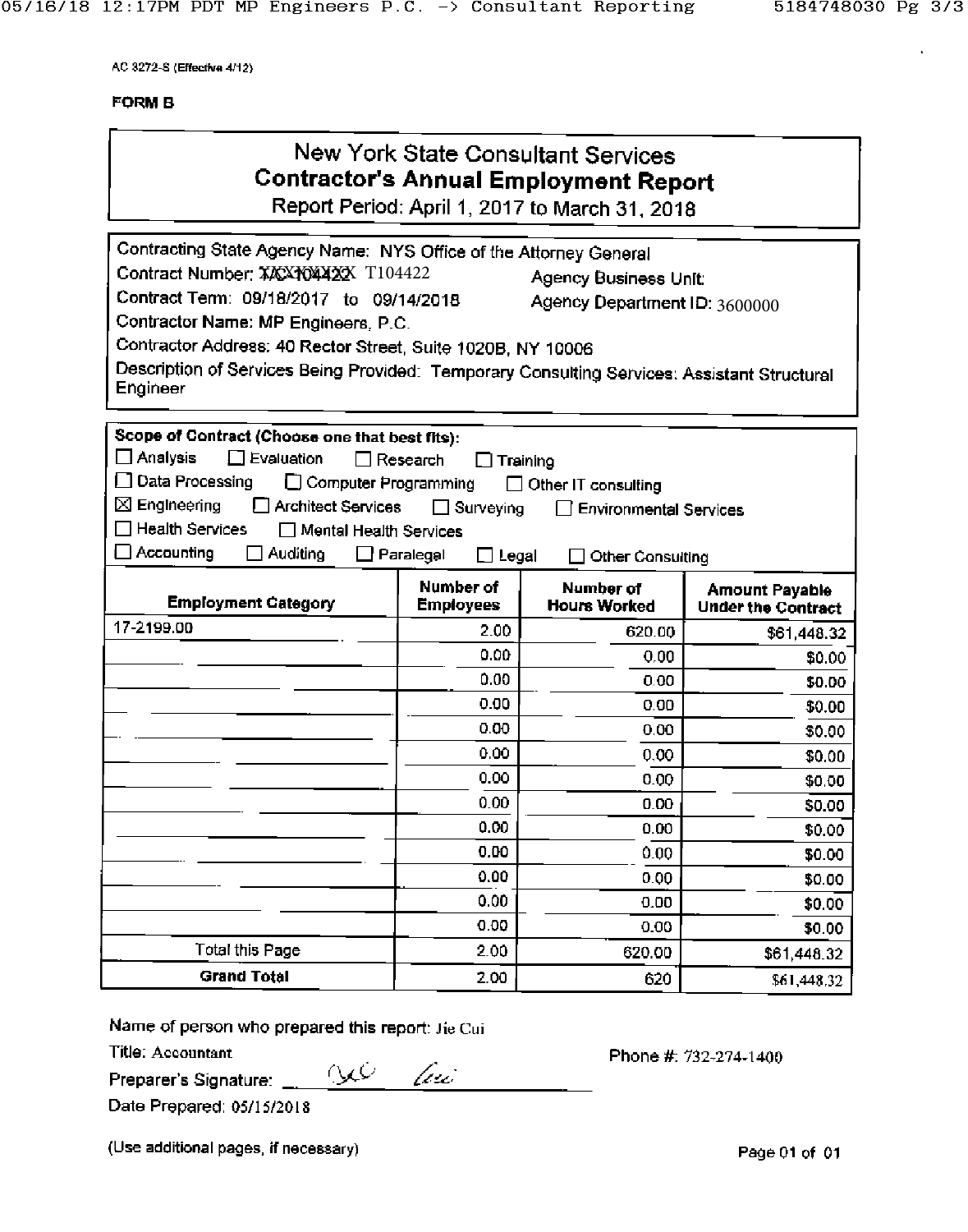AC 3272-8 (Effective 4/12)

#### **FORM B**

| <b>New York State Consultant Services</b><br>Contractor's Annual Employment Report<br>Report Period: April 1, 2017 to March 31, 2018                                                                                                                                                                                                                                                                                                                              |                  |                     |                            |  |  |
|-------------------------------------------------------------------------------------------------------------------------------------------------------------------------------------------------------------------------------------------------------------------------------------------------------------------------------------------------------------------------------------------------------------------------------------------------------------------|------------------|---------------------|----------------------------|--|--|
| Contracting State Agency Name: NYS Office of the Attorney General<br>Contract Number: XXX104528 T104523<br><b>Agency Business Unit:</b><br>Contract Term: 01/08/2018 to 12/31/2018<br>Agency Department ID: 3600000<br>Contractor Name: MP Engineers, P.C.<br>Contractor Address: 40 Rector Street, Suite 1020B, NY 10006<br>Description of Services Being Provided: Temporary Consulting Services: Architect                                                     |                  |                     |                            |  |  |
| Scope of Contract (Choose one that best fits):<br>$\Box$ Analysis<br>$\Box$ Evaluation<br>$\Box$ Research<br>Training<br>Data Processing<br>□ Computer Programming<br>Other IT consulting<br>Engineering<br>$\boxtimes$ Architect Services<br>$\Box$ Surveying<br><b>Environmental Services</b><br>$\sqcap$ Health Services .<br>$\Box$ Mental Health Services<br>$\square$ Accounting<br>Auditing<br>$\Box$ Paralegal<br>$\Box$ Legal<br>$\Box$ Other Consulting |                  |                     |                            |  |  |
| Number of<br>Number of<br><b>Amount Payable</b>                                                                                                                                                                                                                                                                                                                                                                                                                   |                  |                     |                            |  |  |
| <b>Employment Category</b>                                                                                                                                                                                                                                                                                                                                                                                                                                        | <b>Employees</b> | <b>Hours Worked</b> | <b>Under the Contract</b>  |  |  |
| 17-1011.00                                                                                                                                                                                                                                                                                                                                                                                                                                                        | 1.00             | 360.00              | \$35,682.64                |  |  |
|                                                                                                                                                                                                                                                                                                                                                                                                                                                                   | 0.00             | 0.00                | \$0.00                     |  |  |
|                                                                                                                                                                                                                                                                                                                                                                                                                                                                   | 0.00             | 0.00                | \$0.00                     |  |  |
|                                                                                                                                                                                                                                                                                                                                                                                                                                                                   | 0.00             | 0.00                | \$0.00                     |  |  |
|                                                                                                                                                                                                                                                                                                                                                                                                                                                                   | 0.00             | 0.00                | \$0.00                     |  |  |
|                                                                                                                                                                                                                                                                                                                                                                                                                                                                   | 0.00             | 0.00                | \$0.00                     |  |  |
|                                                                                                                                                                                                                                                                                                                                                                                                                                                                   | 0.00             | 0.00                | \$0.00                     |  |  |
|                                                                                                                                                                                                                                                                                                                                                                                                                                                                   | 0.00             | 0.00                | \$0.00                     |  |  |
|                                                                                                                                                                                                                                                                                                                                                                                                                                                                   | 0.00             | 0.00                | \$0.00                     |  |  |
|                                                                                                                                                                                                                                                                                                                                                                                                                                                                   | 0.00             | 0.00                | \$0.00                     |  |  |
|                                                                                                                                                                                                                                                                                                                                                                                                                                                                   | 0.00             | 0.00                | \$0.00                     |  |  |
|                                                                                                                                                                                                                                                                                                                                                                                                                                                                   | 0.00             | 0.00                | \$0.00                     |  |  |
|                                                                                                                                                                                                                                                                                                                                                                                                                                                                   | 0.00             | 0.00                | \$0.00                     |  |  |
| <b>Total this Page</b><br><b>Grand Total</b>                                                                                                                                                                                                                                                                                                                                                                                                                      | 1.00<br>1.00     | 360.00<br>360       | \$35,682.64<br>\$35,682.64 |  |  |

Name of person who prepared this report: Jie Cui

ا ځم

leci

**Title: Accountant** 

Preparer's Signature:

Phone #: 732-274-1400

Date Prepared: 05/15/2018